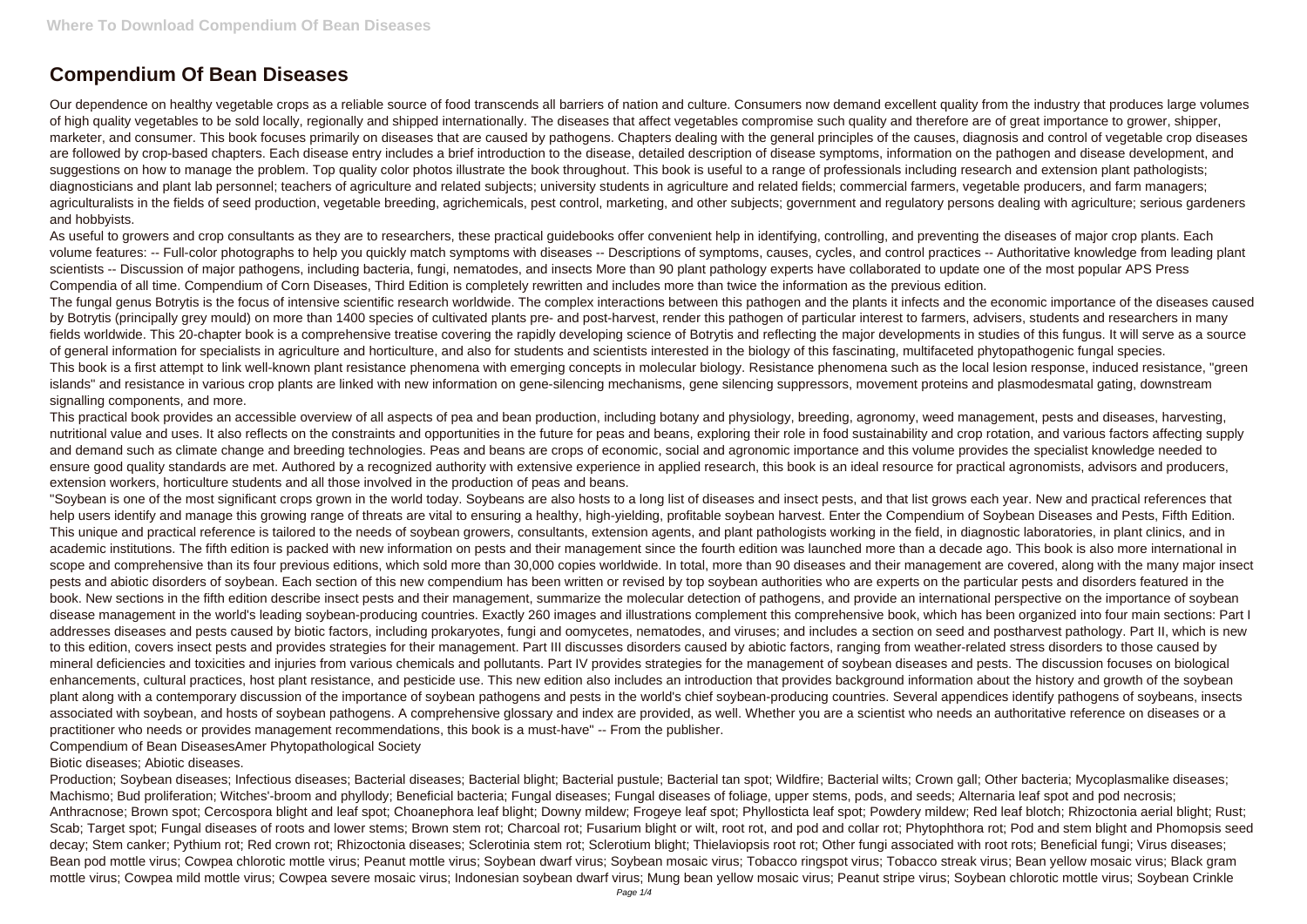leaf virus; Soybean yellow vein virus; Tobacco mosaic virus; Other viruses; Nematode diseases; Soybean cyst nematode; Lance nematodes; Lesion nematodes; Reniform nematode; Root-knot nematodes; Sting nematodes; Other nematodes; Seed pathology; Detection of seedborne pathogens; Seedborne bacteria and bacterial diseases of seeds; Bacillus seed decay; Other seedborne bacteria; Seedborne fungi and fungal diseases of seeds; Alternaria pod and seed decay; Purple seed stain; Cercospora sojina; Chaetomium cupreum; Colletotrichum truncatum; Diaporthe-Phomopsis complex; Fusarium spp.; Macrophomina phaseolina; Yeast spot (Nematospora spot); Peronospora manshurica; Phomopsis seed decay; Other seedborne fungi; Postharvest pathology; Seedborne viruses; Other pathogens associated with seeds; Diseases of unknown or uncertain cause; Foliage blight; Sudden death syndrome; Yellow leaf spot; Noninfectious or stress diseases; Crusting and compaction; Frost; Hail; Heat canker; Lightning; Sunburn; Water stress; Mineral deficiencies and toxicities; Herbicide damage; Insecticide damage; Air pollutants; Soybean disease management strategies; Exclusion; Eradication; Protection; Disease resistance; Integrated pest management.

This book is an authoritative, comprehensive, practical reference to aid in the diagnosis and management of infectious and noninfectious diseases, disorders, and pests of pea. It is intended for growers, consultants, Extension agents, diagnosticians, researchers, and students and educators working in plant pathology, entomology, nematology, agronomy, and more The global population is increasing rapidly, and feeding the ever-increasing population poses a serious challenge for agriculturalists around the world. Seed is a basic and critical input in agriculture to ensure global food security. Roughly 90 percent of the crops grown all over the world are propagated by seed. However, seed can also harbour and spread pathogens, e.g. fungi, bacteria, nematodes, viruses etc., which cause devastating diseases. Seed-borne pathogens represent a major threat to crop establishment and yield. Hence, timely detection and diagnosis is a prerequisite for their effective management. The book "Seed-Borne Diseases of Agricultural Crops: Detection, Diagnosis & Management" addresses key issues related to seed-borne/transmitted diseases in various agricultural crops. Divided into 30 chapters, it offers a comprehensive compilation of papers concerning: the history of seed pathology, importance of seed-borne diseases, seed-borne diseases and quarantine, seed health testing and certification, detection and diagnosis of seed-borne diseases and their phytopathogens, host-parasite interactions during development of seed-borne diseases, diversity of seed-borne pathogens, seed-borne diseases in major agricultural crops, non-parasitic seed disorders, mechanisms of seed transmission and seed infection, storage fungi and mycotoxins, impact of seed-borne diseases on human and animal health, and management options for seed-borne diseases. We wish to thank all of the eminent researchers who contributed valuable chapters to our book, which will be immensely useful for students, researchers, academics, and all those involved in various agro-industries.

Introduction; Part I: Infectious diseases: Fungal diseases of subterranean parts; Fungal diseases of aerial parts; Diseases caused by bacteria; Diseases caused by nematodes; Diseases caused by viruses; Diseases caused by phytoplasmas. Part II: Noninfectious diseases: Environmental and genetic disorders; Seed quality. Glossary.

A diagnostic guide and a key reference for diseases affecting vegetable crops in Australia. The text is supported by over 190 pages of colour plates.

Covering the most important pathogens, this handbook provides clear, concise descriptions of the symptoms and cycles of diseases, their distribution and economic importance and advice on their control. The text is illustrated with some 300 color photographs of affected crops to aid in the rapid identification of disease. The book also includes 'pest profiles' that identify, with the use of color photographs, the pests that commonly prey on pea and bean crops. -Problem oriented organization -High quality color photos -Handy size for practical use -300 color illustrations The field of Phytobacteriology is rapidly advancing and changing, because of recent advances in genomics and molecular plant pathology, but also due to the global spread of bacterial plant diseases and the emergence of new bacterial diseases. So, there is a need to integrate understanding of bacterial taxonomy, genomics, and basic plant pathology that reflects state-of-the-art knowledge about plant-disease mechanisms. This book describes seventy specific bacterial plant diseases and presents up-to-date classification of plant pathogenic bacteria. It would be of great help for scientists and researchers in conducting research on ongoing projects or formulation of new research projects. The book will also serve as a text book for advanced undergraduate and postgraduate students of disciplines of Phytobacteriology and Plant Pathology. Contains latest and updated information of plant pathogenic bacteria till December 2018 Describes seventy specific bacterial diseases Presents classification of the bacteria and associated nomenclature based on Bergey's Manual Systematic Bacteriology and International Journal of Systematic and Evolutionary Microbiology Discusses practical and thoroughly tested disease management strategies that would help in controlling enormous losses caused by these plant diseases Reviews role of Type I-VI secretion systems and peptide- or protein-containing toxins produced by bacterial plant pathogens Briefs about plants and plant products that act as carriers of human enteric bacterial pathogens, like emphasizing role of seed sprouts as a common vehicle in causing food-borne illness Dr B. S. Thind was ex-Professor-cum-Head, Department of Plant Pathology, Punjab Agricultural University Ludhiana, India. He has 34 years of experience in teaching, research, and transfer of technology. He has conducted research investigations on bacterial blight of rice, bacterial stalk rot of maize, bacterial blight of cowpea, bacterial leaf spot of green gram, bacterial leaf spot of chillies and bacterial soft rot of potatoes. He also acted as Principal Investigator of two ICAR-funded research schemes entitled, "Detection and control of phytopathogenic bacteria from cowpea and mungbean seeds from 1981 to 1986 and "Perpetuation, variability, and control of Xanthomonas oryzae pv. oryzae, the causal agent of bacterial blight of rice" from 1989 to 1993, and also of a DST funded research scheme "Biological control of bacterial blight, sheath blight, sheath rot, and brown leaf spot of rice" from 1999 to 2002. He also authored a manual entitled, "Plant Bacteriology" and a text book entitled, "Phytopathogenic Procaryotes and Plant Diseases" published by Scientific Publishers (India). He is Life member of Indian Phytopathological Society, Indian Society of Plant Pathologists, Indian Society of Mycology and Plant Pathology, and Indian Science Congress Association.

Handbook of Plant Virus Diseases presents basic information about viral-caused and viral-like diseases in many cultivated crops. The editors, internationally known plant pathologists, provide authoritative descriptive symptomatic signatures of virus diseases, to aid in the diagnosis and possible control of viruses. This handbook organizes cultivated plants into groups according to their final destinations and uses after harvest-a useful grouping system that indicates that some diseases, their resultant epidemiology, and control measures are characteristic within different groups.

The common bean (Phaseolus vulgaris L. ) is the most important pulse crop in the world. It is an important source of calories, proteins, dietary fibers, minerals, and vitamins for millions of people in both developing and developed countries worldwide. It complements cereals and other carbohydrate-rich foods in providing near-perfect nutrition to people of all ages. Moreover, a regular intake ofbeans helps lower cholesterol and cancer risks. Despite the fact that per capita consumption of common bean in some developed countries (e. g. , the U. S. A. ) has been increasing over the last several years, in general, the average global per capita consumption is declining because production is unable to keep up with the population growth. Moreover,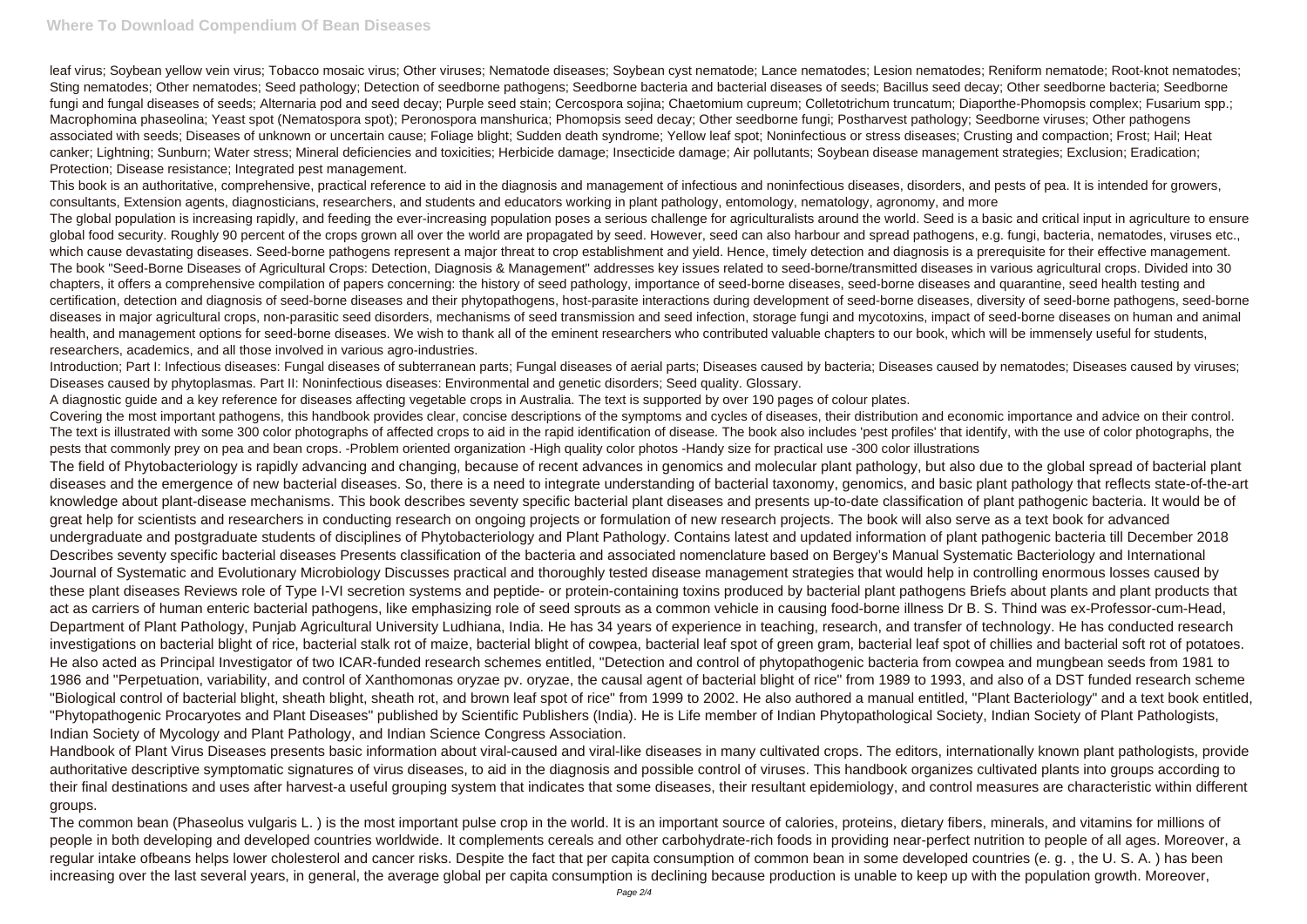## **Where To Download Compendium Of Bean Diseases**

increasing demand for pesticide-free food products, concern for natural resources conservation, and the need to reduce production costs offer daunting challenges to the twenty-first century policy makers, bean growers, and researchers alike. High yielding, high quality bean cultivars that require less water, fertilizers, pesticides, and manual labor combined with integrated management of abiotic and biotic stresses will have to be developed. Eminent bean researchers were invited to contemplate these issues, prepare a state-of-the-art account on most relevant topics, and offer their insight into research directions into the twenty-first century. Four excellent books have been published covering various aspects ofthe common bean since 1980. These books are: I) Bean Production Problems nd in the Tropics (l SI ed. 1980, 2 ed. 1989), H. F. Schwartz & M. A.

???This book is devoted to grain legumes and include eight chapters devoted to the breeding of specific grain legume crops and five general chapters dealing with important topics which are common to most of the species in focus. Soybean is not included in the book as it is commonly considered an oil crop more than a grain legume and is included in the Oil Crops Volume of the Handbook of Plant Breeding.?Legume species belong to the Fabaceae family and are characterized by their fruit, usually called pod. Several species of this family were domesticated by humans, such as soybean, common bean, faba bean, pea, chickpea, lentil, peanut, or cowpea. Some of these species are of great relevance as human and animal food. Food legumes are consumed either by their immature pod or their dry seeds, which have a high protein content. Globally, grain legumes are the most relevant source of plant protein, especially in many countries of Africa and Latin America, but there are some constraints in their production, such as a poor adaptation, pest and diseases and unstable yield. Current research trends in Legumes are focused on new methodologies involving genetic and omic studies, as well as new approaches to the genetic improvement of these species, including the relationships with their symbiotic rhizobia.

This book focuses primarily on diseases of field and greenhouse-grown vegetable crops that are caused by pathogens. Chapters dealing with the general principles of the causes, diagnosis and control of vegetable crop diseases are followed by crop-based chapters. Each entry includes a brief introduction to the disease, detailed description of symptoms, information on the pathogen and disease development, and suggestions on how to manage the problem. Top quality color photos illustrate the book throughout. The book contains technical information of interest to researchers, scientists, technicians and educators in plant pathology and agriculture, as well as practical, field-oriented information of use to farmers, field personnel and the agricultural industry.

This essential handbook for student and practicing plant pathologists has been thoroughly reorganized and updated since the publication of the second edition in 1983. The new edition includes: rearrangement of topics to facilitate use; 49 short succinct chapters, each providing valuable practical information; new topics such as landmarks in plant pathology, survey of sampling procedures, disease evaluation, effects of climate change, biochemical and molecular techniques, epidemic modelling, breeding for resistance, laboratory safety and electronic databases; seven overall sections covering disease recognition and evaluation, causation, diagnosis, investigation, control, general techniques, and presentation of results. The soybean is a crop of global importance and is one of most frequently cultivated crops worldwide. It is rich in oil and protein, used for human and animal consumption as well as for industrial purposes. Soybean plants also play an important role in crop diversification and benefit the growth of other crops, adding nitrogen to the soil during crop rotation. With contributions from eminent researchers from around the world, The Soybean provides a concise coverage of all aspects of this important crop, including genetics and physiology, varietal improvement, production and protection technology, utilization and nutritional value.

The second edition of a bestseller, Handbook of Vegetable Preservation and Processing compiles the latest developments and advances in the science and technology of processing and preservation of vegetables and vegetable products. It includes coverage of topics not found in similar books, such as nutritive and bioactive compounds of vegetables; veg

Every year we see a remarkable increase in scientific knowledge. We are learning more each day about the world around us, about the numerous biological organisms of the biosphere, about the physical and chemical processes that shaped and continue to change our planet. The cataloging, retrieval, dissemination, and use of this new information along with the continued development of new computer technology provide some of the most challenging problems in science as we enter the Information Age. With the explosion of knowledge in science, it is especially important that students in introductory courses learn not only the basic material of a subject, but also about the newest developments in that subject. With this goal in mind, we have prepared a second edition of Introduction to Plant Diseases: Identification and Management. We prepared this edition with the same general purpose that we had for the first edition - to provide practical, up-to-date information that helps in the successful management of diseases on food, fiber, and landscape plants for students who do not have a strong background in the biological sciences. We included new information on (1) the precise identification of diseases and the pathogens that cause them, (2) the development of epidemics of plant diseases, (3) the application of biotechnology in plant pathology, (4) the use of alternative methods of crop production and disease management that help protect the environment, and (5) diseases that have become more important since the first edition was published.

Standart evaluation scale and its use; Developmental stages of the common bean plant; Measurement of general agronomic characteristics; Measurement of damage caused by diseases; Measurement of damage caused by nematodes; Measurement of damage caused by arthropods; Measurement of tolerance to soil and climatic factores.

First published 15 years ago, Compendium of Pea Diseases and Pests, Second Edition covers new and updated information for the diagnosis and control of pea diseases. Contributions from worldwide authorities in pea disease research make this new edition the most comprehensive and authoritative guide to pea diseases available. Included in this edition is new and extensive coverage on herbicide and insect feeding injury, fertilizer deficiencies and toxicities, seed vigor, and seed health, as well as updated information on pea-pathogenic virus and bacterial genomes, and sources of resistance to virus diseases. Practical and easy-to-use, the 107 color photographs and the Guide to the Identification of Pea Diseases in the Field will help anyone who works with peas. The updated information provided in this reference will aid in the management of pea diseases worldwide and help ensure the health of this important crop.

This text discusses a wide range of print and electronic media to locate hard-to-find documents, navigate poorly indexed subjects and investigate specific research topics and subcategories. It includes a chapter on grey and extension literature covering technical reports and international issues.

Anthony Biddle is among the most respected scientists in the pea and bean industry worldwide. Nigel Cattlin has an international reputation for agricultural and horticultural photography of the highest order. They have created between them a concise and practical guide to the protection of pea and bean crops, with descriptions of symptoms linked th

Classifying environments of bean production areas in Africa; Socio-Economic aspects of bean production; Cropping systems; Distribution of bean seed types; Bean diseases; Bean insect pests; Abiotic Page 3/4